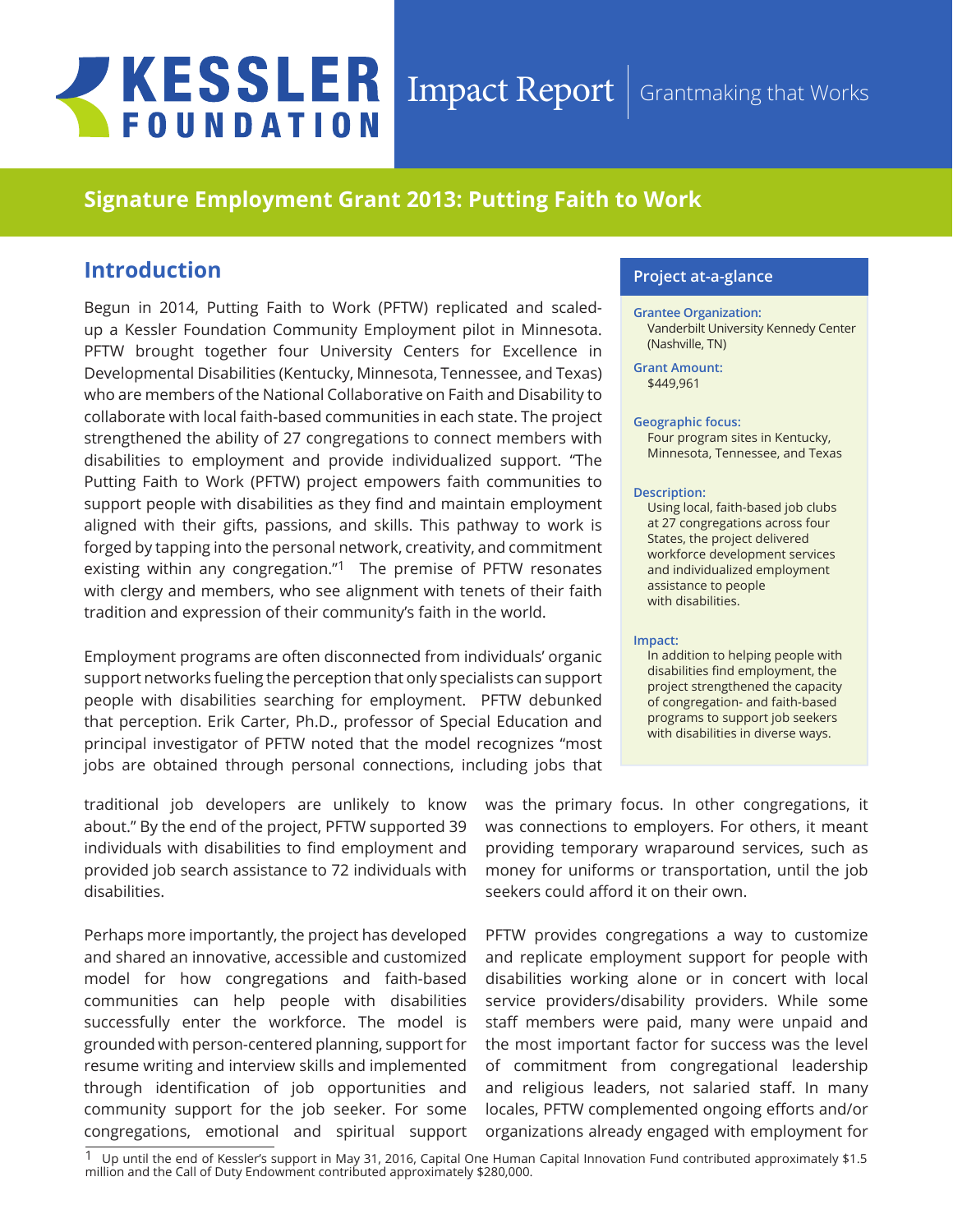people with disabilities or general disability-inclusion. For example, in Texas, PFTW collaborated with the Texas Council for Developmental Disabilities, which was already coordinating symposia to strengthen inclusion of people with disabilities in faith-based communities.

## **Key elements of success**

While the idea of working with congregations of faith to strengthen the employment opportunities for people with disabilities is unique in and of itself, several elements of the project structure fueled success and provide lessons for other employment initiatives for people with disabilities.

## A person-centered approach

PFTW provides a flexible model for congregations to approach employment for people with disabilities, but an individualized, person-centered approach is central to the way all partners supported job seekers, regardless of the type of support provided. Congregations were committed to individualized service, particularly the planning meeting, which involved the job seekers, family members, and other important support people in the job seeker's life. One staff member described it as "Getting to the bottom of who they are and what they can and want to do, and getting them to visualize themselves in the world of work, was most important."

Rather than having a bank of jobs to fill, congregations sought out the best job match for members with disabilities. As one participant noted, "My disability is no longer at the forefront of my employment plan…. I am not "someone with a disability who is looking for employment," but rather "someone looking for employment who happens to have a noticeable disability."

## Focus on the job seekers' strengths and interests, rather than deficits

Linked to the person-centered approach, PFTW supported congregations to identify the best job match for each participant given their strengths and passions. Congregations could then use their social networks to identify job opportunities or other supports for job seekers. Courtney Evans Taylor, site coordinator of the Tennessee location, noted that, "Members with disabilities are being introduced to their congregation in ways that focus on their strengths instead of their deficits. They are becoming better known in their own communities, and families have a support system that they can count on." Critical to using a strength-based approach, however, was also changing attitudes.

## Addressing misperceptions and attitudes about people with disabilities

The PFTW team noted that staff and congregations spent significant time and energy shifting attitudes about people with disabilities. It was important to address the low expectations that communities and people with disabilities had about employment prospects. The project often needed to challenge assumptions about what was desirable and possible, shifting expectations from sheltered and segregated work settings to a wider set of job opportunities within the community. Many congregations expressed the realization that people with disabilities can have fulfilling, successful employment experiences and that even as "non-experts" their natural networks and talents have a valuable role to play in this process. As congregations began to think more broadly and creatively about their resources and connections, the potential for positive employment outcomes increased. Parents also expressed a greater awareness about the employment and post-secondary educational opportunities for their children with disabilities. Overall, congregations were struck by the ways in which this was much more than just getting people jobs, but also about helping people discover and share their gifts, experience belonging, and develop new relationships. Fundamentally, the project helped shift attitudes from "we should help" these members find employment to a fundamental valuing of the contributions that people with disabilities can make in employment and faith communities.